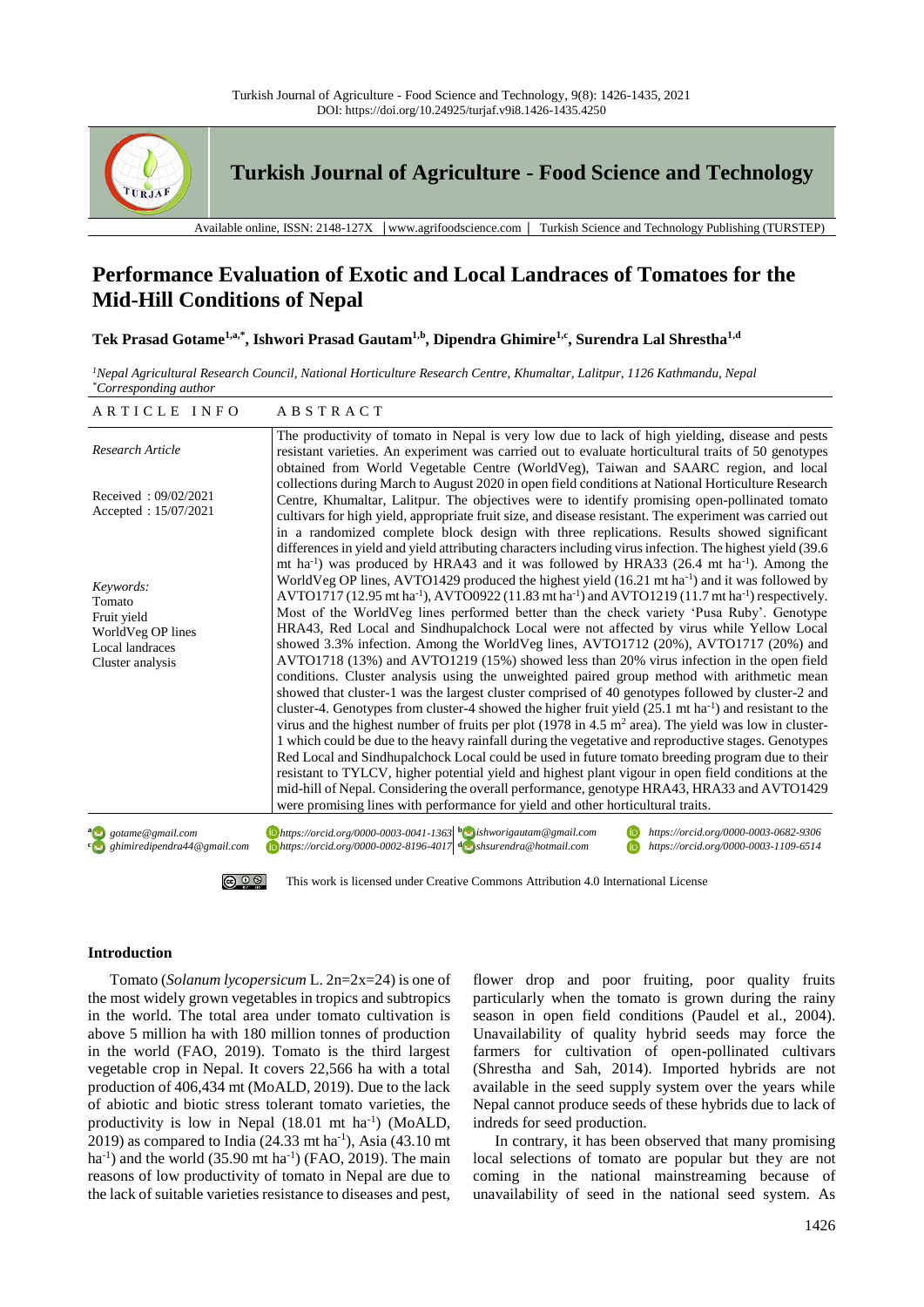hybrids are more vigorous, resistant to insect pests and diseases, high yielding, its use is increasing both commercial and small growers. The continuous inflow of exotic hybrid varieties and risk of getting appropriate variety at the right season and place is a great problem to the growers (Devkota et al., 2018). Hybrid seeds in vegetable crops are importing to Nepal from abroad especially from India, Thailand, Japan, and Korea. It is necessary to develop tomato OP varieties to replace the imported hybrid seeds and availability of sufficient quality seeds in the market.

Research in variety development in tomato has been initiated in Nepal since 1996 (Bhattarai and Subedi, 1996; Budhathoki et al., 2004; Paudel et al., 2004; Regmi et al., 2004). Budhathoki et al. (2004) evaluated 51 tomato genotypes under the open field of Khumaltar conditions, and recommended hybrids 'Swarachha', 'Manisha', 'T 5975' and 'NS 815' for cultivation. Paudel et al. (2004) evaluated 16 genotypes and found that N-162 was the highest yielding, and bacterial wilt resistant in the open field conditions of mid-hills. Devkota et al. (2018) evaluated hybrid cultivars at mid-hill conditions of Nepal (Khumaltar) and found that 'HRA14 x HRD7' produced the highest yield  $(80.8 \text{ mt ha}^{-1})$ . Chapagain et al.  $(2014)$ evaluated some exotic hybrids and recorded 'Winsari' the highest yielding (105.8 mt ha<sup>-1</sup>) cultivar. However, these exotic varieties may not give stable performance over the season, seeds of these varieties are not available in the market and most of these varieties are not registered in Nepal. Their parental lines are unknown and need to depend to neighboring countries. Therefore, continuous OP varietal evaluation is necessary for providing sufficient varietal options for the farmers. Nepal Agricultural Research Council is keen to promote high yielding, disease resistant OP varieties so that famers can produce seeds. Both local and exotic tomato genotypes are a rich pool of genetic resources and can be used in tomato variety development program. Research is necessary to identify suitable variety at multi-location conditions such as an open field or protected cultivation system; mid-hills or Terai conditions. Therefore, this experiment was carried out to overcome these problems and to develop high yielding and disease-resistant open-pollinated varieties for the mid-hills of Nepal.

## **Materials and Methods**

A total of 50 germplasms were collected both from national and international sources particularly from World Vegetable Center, Taiwan including SAARC region. Five local landraces were collected from farmer's field and included in the evaluation (Table 1).

The seeds of collected tomato germplasms were sown in poly-pot on February 26, 2020. The experiment was carried out in a randomized complete block design with three replications. Individual plant size was  $4.5 \text{ m}^2$  with two rows having 10 plants in each plot. Manure and fertilizers were applied at the rate of  $25 \text{ mt} \text{ ha}^{-1}$  FYM and 200:150:120 kg N: P2O5:K2O per hectare. i.e., 1.08 kg farmyard manure (FYM), 10.15 g urea (46% nitrogen), 14.08 g di-ammonium phosphate (DAP; 18% nitrogen and 46% phosphorus) and 4.8 g muriate of potash (MoP) per plot. All FYM,  $P_2O_5$ :  $K_2O$  and half of N were applied before one week of transplanting of seedlings. About 28 days old seedlings were transplanted in the open field in March 2020. Planting was done at a spacing of 75 cm x 60 cm distance. The remaining half dose of nitrogen was equally top-dressed at 30 and 60 days after transplanting. The source of the fertilizer was urea which was applied at the rate of 5 g per plant. The plant extract, Vircon H was sprayed at the rate of  $2 \text{ mL } L^{-1}$  water as a protective spray against viruses. For control of late blight, systematic fungicide Dimethomorph 50% WP (Acrobat) was sprayed at the rate of 1.5 g  $L^{-1}$  water. The protective fungicides Krinoxyl Gold Mz 72% (metalaxyl 8% + mancozeb 64%) was sprayed 3 times at the rate of 2 g  $L^{-1}$  water at 10 days intervals to manage late blight and other fungal diseases. A micronutrient, Multiplex at the rate of  $2 \text{ mL } L^{-1}$  water was foliar sprayed along with the first spay of Krinoxyl Gold. Other intercultural operations as staking, earthing-up and weeding were carried out as per recommendation. Removal of suckers and removing of dead leaves was done first time on May 2020 and regularly at 7 days intervals.

#### *Observations*

#### *Plant Vigour*

Vigour was recorded at about 50% flowering stage using a 1 to 5 rating scales methods described by Gotame et al. (2019, 2021).

- Very week (all plants were small, few leaves, week plants, very thin stems and light green colour)
- Week (75% of the plants were small or all plants were shorter than normal plant height, plants have few leaves, thin stem and light green colour)
- Medium, intermediate or normal growth
- Vigorous (75% of the plants were taller than normal, robust with foliage of dark green colour, thick stems and leaves were well developed)
- Very vigorous (all plants were taller than normal, ground completely covered by foliage, plants were robust, with a thick stem and abundant foliage of dark green colour)

#### *Days to 50% Flowering*

The number of days after transplanting (DAT) to 50% anthesis (50% of plants in a plot have open flowers) was recorded. Each plot was checked three times a week and recorded the data.

# *Growth Habit*

Growth habit was evaluated based on three types of growth habits as methods described by Hanson et al. (2013) and Gotame et al. (2019).

Determinate (D): Short and bushy, producing two leaves between flower clusters and about five clusters per branch were recorded as the determinant. They produced most of the fruits on terminal end and stopped to further growth and flowering. In this type, the number of leaves or internodes between inflorescences was varied from one to three.

Semi-determinate (SD): It lies in between determinate and indeterminate. They were capable of producing fruits longer period. Plants were more compact but less tall than indeterminate type.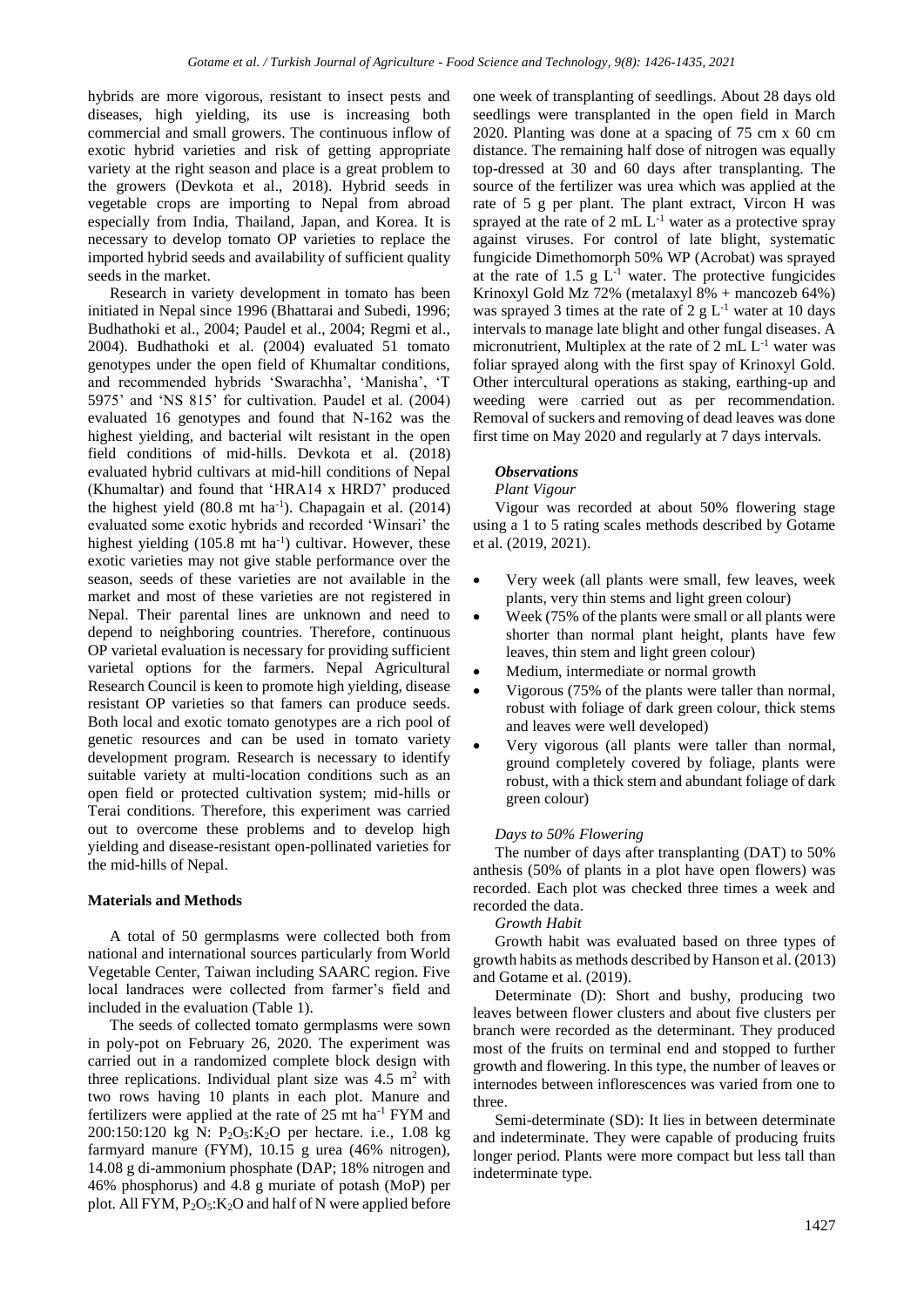Indeterminate (ID): Tall, producing three leaves between flower clusters and more than six clusters per branch were recorded as indeterminate. The terminal axes did not stop to grow and flowering occurred from auxiliary buds.

*Evaluation of Genotypes Against Tomato Yellow Leaf Curl Virus (TYLCV)* 

The individual plot was visited, monitored the appearance of the individual plant at least weekly early in the morning, to observe virus diseased plants, and counted the numbers of infected plants per plot in each observation under natural field conditions. Data were recorded on the data sheet as methods described by Hanson et al. (2013) and Gotame et al. (2019).

Tomato yellow leaf curl virus infection (TYLCV) % was computed as virus incidence percent as:

Virus infection  $\% = \frac{\text{Number of viris-infected plants}}{\text{Total number of plants in a plot}} \times 100$ 

Table 1. Name and source of tomato germplasms/lines used in the experiment

| SN             | Germplasms             | Growth habit    | Twice T. Pump and source of tomato germphasins/fines used in the experiment<br>Year of introduction/collection | Source of introduction         |
|----------------|------------------------|-----------------|----------------------------------------------------------------------------------------------------------------|--------------------------------|
| $\,1\,$        | AVTO0102               | $D^1$           | 2020                                                                                                           | World Vegetable Center, Taiwan |
| $\overline{c}$ | AVTO0301               | D               | 2020                                                                                                           | World Vegetable Center, Taiwan |
| 3              | AVTO0922               | D               | 2019                                                                                                           | World Vegetable Center, Taiwan |
|                | AVTO1008               | $\mathbf D$     | 2019                                                                                                           | World Vegetable Center, Taiwan |
| 4              | <b>AVTO1288</b>        | D               | 2020                                                                                                           |                                |
| 5              |                        | SD <sup>2</sup> |                                                                                                                | World Vegetable Center, Taiwan |
| 6              | AVTO1219               |                 | 2019                                                                                                           | World Vegetable Center, Taiwan |
| $\overline{7}$ | AVTO1306               | <b>SD</b>       | 2020                                                                                                           | World Vegetable Center, Taiwan |
| 8              | AVTO1314               | <b>SD</b>       | 2020                                                                                                           | World Vegetable Center, Taiwan |
| 9              | <b>AVTO1315</b>        | <b>SD</b>       | 2020                                                                                                           | World Vegetable Center, Taiwan |
| 10             | <b>AVTO1350</b>        | $\mathbf D$     | 2019                                                                                                           | World Vegetable Center, Taiwan |
| 11             | AVTO1409               | $\mathbf D$     | 2020                                                                                                           | World Vegetable Center, Taiwan |
| 12             | <b>AVTO1418</b>        | $\mathbf D$     | 2019                                                                                                           | World Vegetable Center, Taiwan |
| 13             | <b>AVTO1420</b>        | ${\bf D}$       | 2019                                                                                                           | World Vegetable Center, Taiwan |
| 14             | <b>AVTO1422</b>        | D               | 2019                                                                                                           | World Vegetable Center, Taiwan |
| 15             | <b>AVTO1424</b>        | <b>SD</b>       | 2020                                                                                                           | World Vegetable Center, Taiwan |
| 16             | <b>AVTO1429</b>        | <b>SD</b>       | 2019                                                                                                           | World Vegetable Center, Taiwan |
| 17             | AVTO1464               | ID <sup>3</sup> | 2020                                                                                                           | World Vegetable Center, Taiwan |
| 18             | AVTO1616               | <b>SD</b>       | 2020                                                                                                           | World Vegetable Center, Taiwan |
| 19             | AVTO1702               | <b>SD</b>       | 2020                                                                                                           | World Vegetable Center, Taiwan |
| 20             | AVTO1705               | $\mathbf D$     | 2020                                                                                                           | World Vegetable Center, Taiwan |
| 21             | <b>AVTO1711</b>        | D               | 2020                                                                                                           | World Vegetable Center, Taiwan |
| 22             | <b>AVTO1712</b>        | $\mathbf D$     | 2020                                                                                                           | World Vegetable Center, Taiwan |
| 23             | AVTO1713               | $\mathbf D$     | 2020                                                                                                           | World Vegetable Center, Taiwan |
| 24             | <b>AVTO1715</b>        | $\mathbf D$     | 2020                                                                                                           | World Vegetable Center, Taiwan |
| 25             | AVTO1716               | $\mathbf D$     | 2020                                                                                                           | World Vegetable Center, Taiwan |
| 26             | AVTO1717               | ${\bf D}$       | 2020                                                                                                           | World Vegetable Center, Taiwan |
| 27             | AVTO1718               | <b>SD</b>       | 2020                                                                                                           | World Vegetable Center, Taiwan |
| 28             | <b>AVTO1719</b>        | <b>SD</b>       | 2020                                                                                                           | World Vegetable Center, Taiwan |
| 29             | AVTO1720               | <b>SD</b>       | 2020                                                                                                           | World Vegetable Center, Taiwan |
| 30             | <b>AVTO9802</b>        | D               | 2019                                                                                                           | World Vegetable Center, Taiwan |
| 31             | CL-1131                | <b>SD</b>       | 1981                                                                                                           | World Vegetable Center, Taiwan |
| 32             | <b>CLN2545B</b>        | ${\rm D}$       | 2007                                                                                                           | World Vegetable Center, Taiwan |
| 33             | HRA33                  | ID              | 2008                                                                                                           |                                |
| 34             | HRA34                  | ID              | 2008                                                                                                           |                                |
| 35             | HRA43                  | ID              | 2008                                                                                                           |                                |
| 36             | <b>HRD109</b>          | ID              | Unknown                                                                                                        | Nepal                          |
| 37             | <b>HRD1455</b>         | ID              | 2017                                                                                                           | Nepal                          |
| 38             | HRD9331                | ID              | 2017                                                                                                           | Nepal                          |
| 39             | <b>HRD9708</b>         | D               | 2017                                                                                                           | Nepal                          |
| 40             | HRDTOM011              | ID              | 2004                                                                                                           | India                          |
| 41             | HRDTOM079              | ID              | 2013                                                                                                           | <b>SAARC</b>                   |
| 42             | HRDTOM080              | ID              | 2013                                                                                                           | <b>SAARC</b>                   |
| 43             | HRDTOM083              | D               | 2013                                                                                                           | <b>SAARC</b>                   |
| 44             | HRDTOM085              | <b>SD</b>       | 2013                                                                                                           | <b>SAARC</b>                   |
| 45             | Pusa Ruby              | D               | 1981                                                                                                           | World Vegetable Center, Taiwan |
| 46             | Red Local              | ID              | 2020                                                                                                           | Sindhupalchock, Nepal          |
| 47             | Sarlahi Lapsigede      | ${\rm D}$       | 2020                                                                                                           | Sarlahi, Nepal                 |
| 48             | Sarlahi Purbely Chiuri | ${\bf D}$       | 2020                                                                                                           | Sarlahi, Nepal                 |
| 49             | Sindhupalchock Local   | ID              | 2020                                                                                                           | Sindhupalchock, Nepal          |
| 50             | Yellow Local           | ID              | 2020                                                                                                           | Sindhupalchock, Nepal          |

<sup>1</sup>Determinate, <sup>2</sup>Semi-determinate, <sup>3</sup>Indeterminate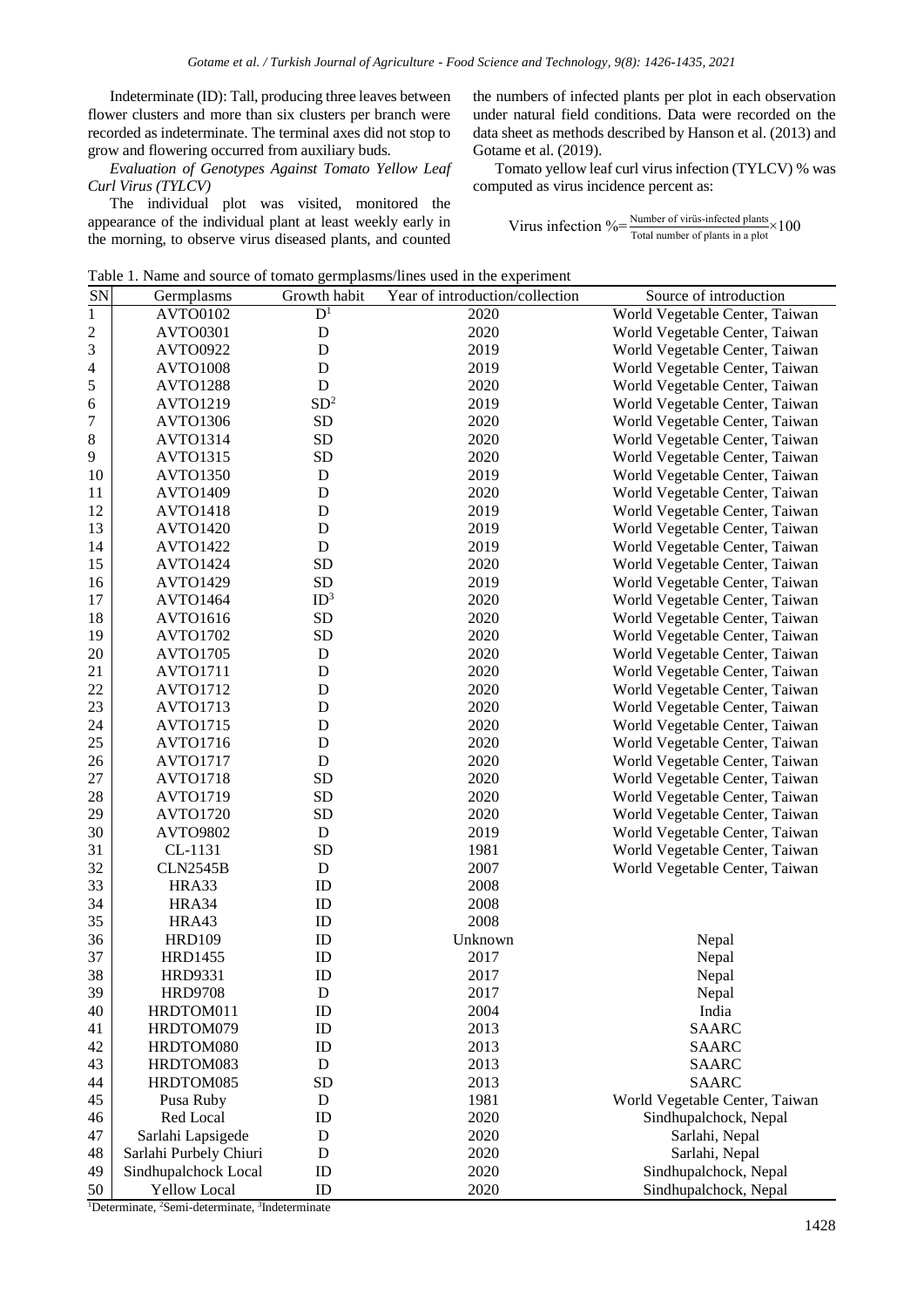|            | Tuble 2. Maximum and minimum temperature and runnan during the tomato growing period |                            |               |  |  |  |  |
|------------|--------------------------------------------------------------------------------------|----------------------------|---------------|--|--|--|--|
| Month      | Maximum temp $(^{\circ}C)$                                                           | Minimum temp $(^{\circ}C)$ | Rainfall (mm) |  |  |  |  |
| 15-March   | 21.23                                                                                | 7.56                       | 24.1          |  |  |  |  |
| 30-March   | 23.98                                                                                | 9.77                       | 9.2           |  |  |  |  |
| 15-April   | 26.52                                                                                | 10.28                      | 5.0           |  |  |  |  |
| 30-April   | 24.73                                                                                | 13.33                      | 89.8          |  |  |  |  |
| 15-May     | 24.93                                                                                | 14.70                      | 62.9          |  |  |  |  |
| 30-May     | 28.07                                                                                | 17.77                      | 87.8          |  |  |  |  |
| $15$ -June | 27.31                                                                                | 18.77                      | 82.6          |  |  |  |  |
| $30$ -June | 26.97                                                                                | 20.83                      | 186.0         |  |  |  |  |
| $15$ -July | 28.07                                                                                | 20.93                      | 115.0         |  |  |  |  |
| 30-July    | 26.79                                                                                | 20.57                      | 273.0         |  |  |  |  |
| 15-August  | 29.13                                                                                | 21.48                      | 132.3         |  |  |  |  |
| 30-August  | 28.48                                                                                | 21.04                      | 48.9          |  |  |  |  |

Table 2. Maximum and minimum temperature and rainfall during the tomato growing period

# *Yield and Yield Attributing Parameters*

Total number of fruits per plot, total yield per plot (kg), and fruit size (g) were recorded at each harvesting time. There were 7 harvestings of the fruits.

## *Number of Fruits Per Plant*

Number of fruits per plant was recorded in each harvest lot separately and cumulative number of fruits was obtained by adding after the complete harvest.

## *Fruit Weight (g)*

Average fruit weight (g) was measured from randomly selected 20 marketable fruits per plot. The weight was recorded in two times, first at third and second at fifth harvest lot.

# *Fruit Length and Diameter (mm)*

Fruit length and diameter were measured by using a vernier caliper in randomly selected 20 marketable fruits harvested at third and fifth lot.

Fruit shape was recorded as described in IPGRI (1996) and Gotame et al. (2019).

- Flattened (oblate)
- Slightly flattened
- Rounded
- High rounded
- Heart-shaped
- Cylindrical (long oblong)
- Pyriform
- Ellipsoid
- **Other**

# *Total Soluble Solid (°B)*

The total soluble solids of the selected samples were determined with a hand refractometer, Model ATAGO, Tokyo, Japan (0-32°Brix range). The refractometer was washed with distilled water each time after use and dried with blotting paper to avoid contamination.

*Weather Data* 

The weather data during the crop period (March to August 2020) were obtained from the National Agronomy Research Centre, Khumaltar, Lalitpur. The rainfall ranges from 24.1 to 132.3 mm from 15 March to 15 August. But there was heavy rainfall during the flowering and fruiting period (i.e., June-July, 2020) ranging from 82.6 mm in June to 273 mm in July. The continuous heavy rainfall during mid-April (89.8 mm) to end of May (82.6 mm) was very unusual in Nepal (Table 2).

## *Data Analysis*

The experimental data were processed by using MS Excel 2016 and analysed by using Genstat var. 18.0 (GenStat). Two-way ANOVA for F-test for RCBD design was used to analyse the differences between the means observed parameters on growth, yield and yield attributing characters, and virus. Normality was checked using histogram before analysis. Clustering observations unweighted paired group method with arithmetic mean (UPGMA) clustering divided 50 lines of tomato into five clusters by using Minitab version 17. Pearson's correlation analysis between 9 quantitative traits was carried out by using Minitab version 17.

# **Results and Discussion**

# *Morphological Traits*

Highly significant differences were observed in days to 50% flowering, plant vigour, yield and yield attributing parameters and virus incidence (Table 3a, 3b and Table 4). Most of the lines received from WorldVeg performed better than the check variety Pusa Ruby. Pusa Ruby is an established and released variety of tomato in Nepal.

Plant vigour is a significant factor of tomato that affects yield attributing parameters and helps towards the final yield. In our study, plant vigour was highly significantly different between genotypes which could be due to genotypic variations existed in the tomatoes (Gurung et al., 2020; Gotame et al., 2021). Genotypes Red Local and Sindhupalchok Local were found to be highly vigorous (4.5 out of 1-5 scale). Genotypes HRA43, HRD109 and HRD1455 were also found to be vigorous with a vigour score of 4.33 out of 1-5 scale. Days to 50% flowering was also highly significantly different between genotypes. Sarlahi Purbely Chiuri, Sindhupalchok Local and HRA34 were the earliest genotype which showed 50% flowering at 26 days after transplanting while AVTO1420 was the late (44 days after transplanting) genotype.

Genotypes HRA43, Red Local and Sindhupalchock Local were not affected by tomato yellow leaf curl virus (TYLCV) while Yellow Local showed 3.3% infection with the virus. Among the WorldVeg lines, AVTO1718, AVTO1219, AVTO0922, and national collections HRD1455, HRDTOM035 and Yellow Local showed less than 14% TYLCV infection in the open field conditions. These genotypes could be promising genotypes for the future tomato breeding program in the country.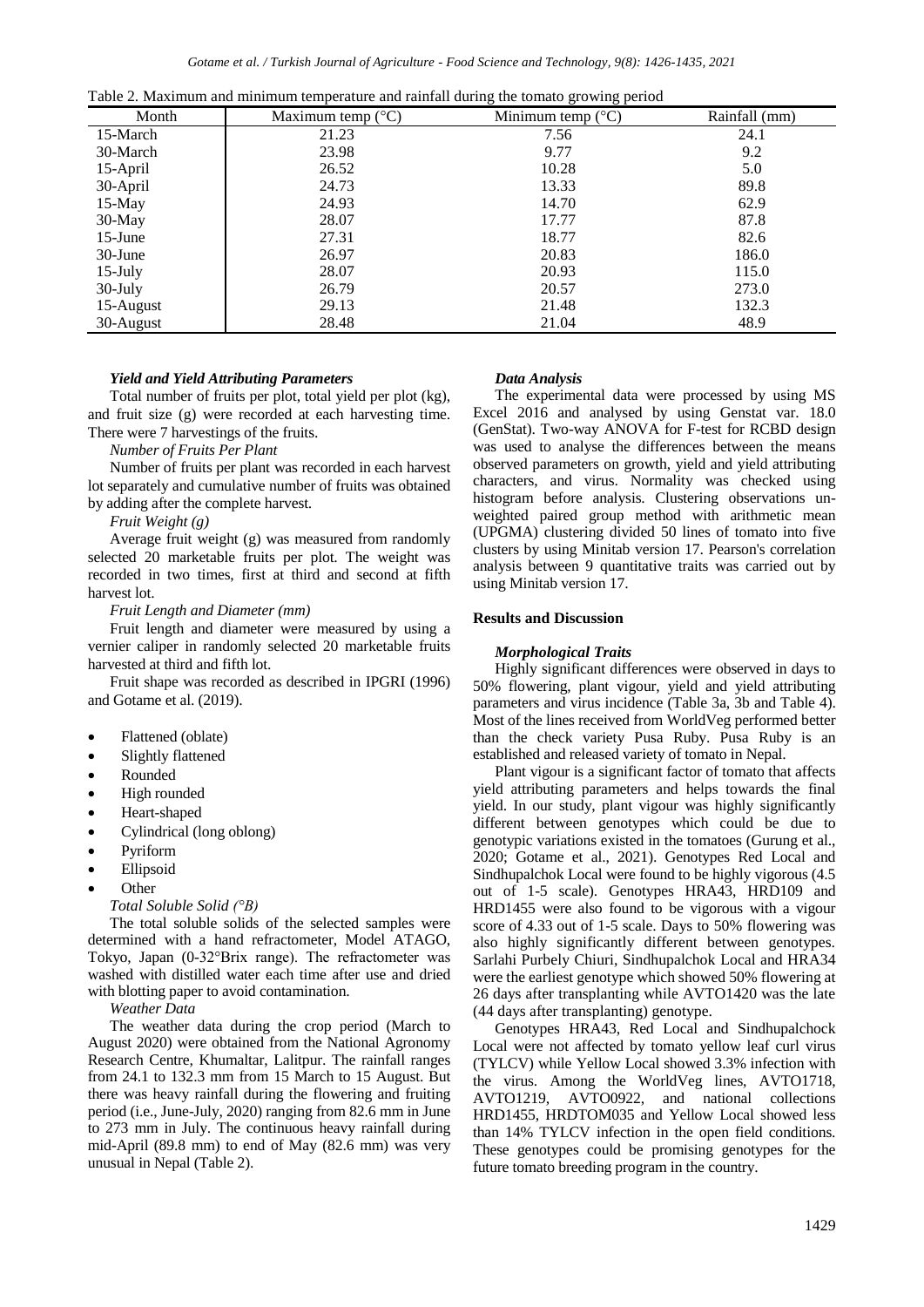In tomato, the most easily visible traits are fruit size and shape. The highest fruit length and diameter was found in AVTO1409 (50.02 and 52.78 mm respectively).  $(50.02 \text{ and } 52.78 \text{ mm respectively}).$ Sindhupalchock Local has the lowest fruit length (12.9 mm). The smallest diameter was found in Red Local (17.39 mm). Fruit shape is considered by the ratio of length and diameter and describes the overall shape. Based on the descriptor developed by IPGRI (1996), fruit shapes were varied from high-rounded, rounded, rounded slightly, flattened (oblate), slightly flattened, heart-shaped, ellipsoid (plum shaped) in our genotypes. This variation is genotypic variations. In our study, it varied from heart-shaped, rounded, flattened and ellipsoid. Many factors are controlling these traits probably depending on the genotypic background (Panthee and Gotame, 2020).

|  |  | Table 3a. Morphological traits of exotic and local tomato germplasms at the mid-hill conditions of Nepal |  |
|--|--|----------------------------------------------------------------------------------------------------------|--|
|  |  |                                                                                                          |  |

| Genotypes              | Days to 50% flowering | Plant vigour $(1-5)$ scale | $\overline{\text{TYLCV}}^{*}(\%)$ |
|------------------------|-----------------------|----------------------------|-----------------------------------|
| <b>AVTO1288</b>        | $33b-h$               | $2.5^{\mathrm{a-d}}$       | $56.67^{f-j}$                     |
| <b>AVTO1314</b>        | $36^{f-k}$            | $3.33^{b-g}$               | $36.67b-j$                        |
| <b>AVTO1315</b>        | $40^{j-o}$            | $3.67c-g$                  | 58.12 <sup>g-j</sup>              |
| <b>AVTO1464</b>        | $35e-j$               | $3.5^{b-g}$                | $45^{c-j}$                        |
| <b>AVTO1702</b>        | $32^{a-g}$            | $4^{e-g}$                  | $26.6^{a-h}$                      |
| <b>AVTO1705</b>        | $34^{d-i}$            | $3.16^{a-g}$               | $66.67$ <sup>jk</sup>             |
| <b>AVTO1409</b>        | $36^{f-k}$            | $3.5^{b-g}$                | $46.67d-j$                        |
| <b>AVTO1306</b>        | $38h-n$               | $3.17^{a-g}$               | $33.33^{a-j}$                     |
| <b>AVTO1711</b>        | $27^{ab}$             | $3.5^{b-g}$                | $23.33^{a-g}$                     |
| <b>AVTO1712</b>        | $28a-d$               | $3.67^{c-g}$               | $20^{a-e}$                        |
| <b>AVTO1715</b>        | $30a-f$               | $3.33^{b-g}$               | $40^{c-j}$                        |
| <b>AVTO1716</b>        | $35^{e-j}$            | $3.67c-g$                  | $28.15^{a-i}$                     |
| <b>AVTO1717</b>        | $30a-f$               | $3.67c-g$                  | $20^{a-e}$                        |
| <b>AVTO1718</b>        | $30a-f$               | $3.17^{a-g}$               | $13.33^{a-d}$                     |
| <b>AVTO1719</b>        | $33^{b-h}$            | $3^{a-f}$                  | $43.33^{c-j}$                     |
| <b>AVTO1720</b>        | $32^{a-g}$            | $3.33^{b-g}$               | $40^{c-j}$                        |
| HRA33                  | $31^{a-g}$            | $4.17e-g$                  | $23.33^{a-g}$                     |
| <b>AVTO0301</b>        | $40^{j-o}$            | $3.5^{b-g}$                | $21.43^{a-f}$                     |
| AVTO1616               | $41^{k-o}$            | $2.25^{a-c}$               | $91.66^{k}$                       |
| <b>AVTO1424</b>        | $37g-m$               | $2.33^{a-c}$               | $36.67^{b-j}$                     |
| <b>AVTO1713</b>        | $35^{e-j}$            | $3.17^{a-g}$               | $23.59^{a-g}$                     |
| <b>AVTO0102</b>        | $43^{\mathrm{m-o}}$   | 1.83 <sup>a</sup>          | $62.59^{i-k}$                     |
| <b>AVTO1422</b>        | $45^{\circ}$          | $2.75^{a-e}$               | $41.66^{c-j}$                     |
| <b>AVTO1219</b>        | $43^{1-0}$            | $3.33^{b-g}$               | $15^{a-e}$                        |
| <b>AVTO1350</b>        | $33^{b-h}$            | $3.5^{b-g}$                | $36.67^{b-j}$                     |
| <b>AVTO1429</b>        | $30a-f$               | $3.17^{a-g}$               | $36.67b-j$                        |
| <b>AVTO1420</b>        | $44^{no}$             | $3.17^{a-g}$               | $61.85^{h-k}$                     |
| <b>AVTO1418</b>        | $32a-g$               | $3.67c-g$                  | $60^{h-k}$                        |
| <b>AVTO9802</b>        | $36^{f-k}$            | $3.33^{b-g}$               | $50^{e-j}$                        |
| <b>AVTO0922</b>        | $28a-d$               | $3.83^{d-g}$               | $13.33^{a-d}$                     |
| <b>AVTO1008</b>        | $40^{j-o}$            | $3a-f$                     | $43.33^{c-j}$                     |
| HRA43                  | $37^{g-1}$            | $4.33$ <sup>fg</sup>       | $0^a$                             |
| <b>HRD1455</b>         | 27 <sup>ab</sup>      | $4.33$ <sup>fg</sup>       | $13.33^{a-d}$                     |
| <b>HRD9331</b>         | $30a-f$               | $4^{e-g}$                  | $16.67$ <sup>a-e</sup>            |
| <b>HRD9708</b>         | $35^{e-j}$            | $3.5^{b-g}$                | $66.67$ <sup>jk</sup>             |
| Pusa Ruby (Check)      | $36^{f-k}$            | $3.33^{b-g}$               | $43.33^{c-j}$                     |
| CL-1131                | $31^{a-f}$            | $4.17e-g$                  | $20^{a-e}$                        |
| HRDTOM011              | $39^{i-o}$            | $3.17^{a-g}$               | $20^{a-e}$                        |
| <b>HRD109</b>          | $35^{e-j}$            | $4.33$ fg                  | $20^{a-e}$                        |
| CL-2545B               | $34^{d-i}$            | $3a-f$                     | $30a-i$                           |
| HRDTOM080              | $43^{\text{m-o}}$     | $4^{e-g}$                  | $20^{a-e}$                        |
| HRDTOM079              | $39^{i-0}$            | $3a-f$                     | $36.67^{b-j}$                     |
| HRDTOM083              | $29^{a-e}$            | $3.5^{b-g}$                | $50^{e-j}$                        |
| HRDTOM085              | $30a-f$               | $4^{e-g}$                  | $10^{a-c}$                        |
| HRA34                  | 26 <sup>a</sup>       | $4.17e-g$                  | $16.67^{a-e}$                     |
| <b>Yellow Local</b>    | $36^{f-k}$            | $4.167e-g$                 | $3.33^{ab}$                       |
| Red Local              | $30a-f$               | 4.5 <sup>g</sup>           | $0^a$                             |
| Sidhupalchock Local    | 26 <sup>a</sup>       | $4.5^{g}$                  | $0^a$                             |
| Sarlahi Lapsigede      | $27^{a-c}$            | $2.83^{a-e}$               | $60^{h-k}$                        |
| Sarlahi Purbely Chiuri | 26 <sup>a</sup>       | $2.17^{ab}$                | $60^{h-k}$                        |
| F-test                 | ***                   | ***                        | ***                               |
| <b>LSD</b>             | 4.88                  | 1.13                       | 28.60                             |
| CV(%)                  | 8.8                   | 20.3                       | 51.8                              |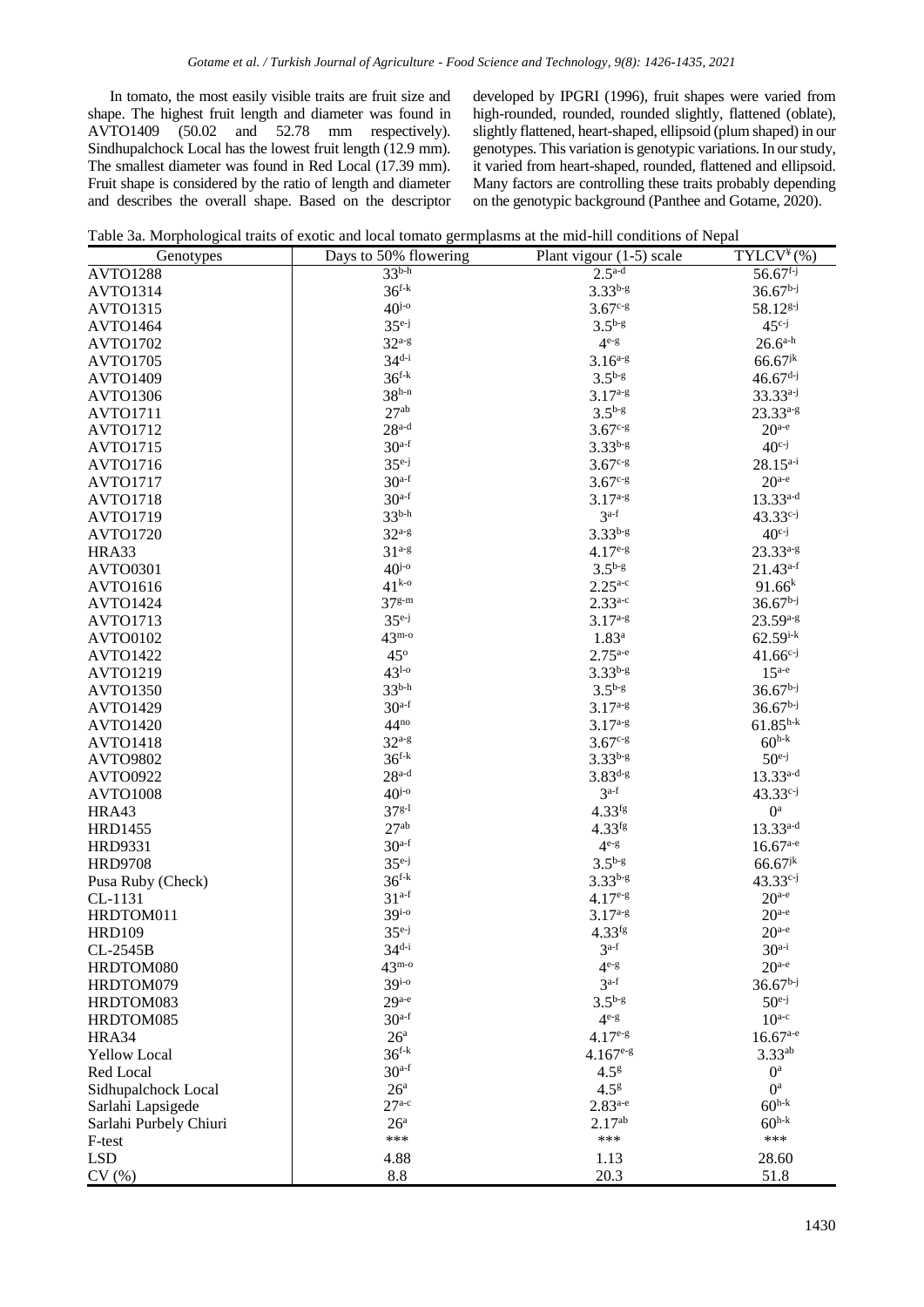|  |  |  | Table 3b. Morphological traits of exotic and local tomato germplasms at the mid-hill conditions of Nepal |  |
|--|--|--|----------------------------------------------------------------------------------------------------------|--|
|  |  |  |                                                                                                          |  |

| Fruit length (mm)<br>Fruit diameter (mm)<br>Fruit shape<br>Genotypes<br>$47.85^{i-k}$<br>$43.51^{h-o}$<br>HR <sup>1</sup><br><b>AVTO1288</b><br>$41.76^{h-n}$<br><b>AVTO1314</b><br>$40.1^{c-j}$<br>Flattened<br>$37.25c-g$<br>38.39 <sup>e-j</sup><br><b>AVTO1315</b><br>Rounded<br>$48.73^{jk}$<br>$50.05^{1-\circ}$<br>AVTO1464<br>Flattened<br>$43.29$ d-k<br>$45.8^{i-0}$<br><b>AVTO1702</b><br>Rounded<br>SF <sup>2</sup><br>$40.37^{c-j}$<br>$39.48$ <sup>f-k</sup><br><b>AVTO1705</b><br>50.02 <sup>k</sup><br>AVTO1409<br>52.78°<br>Rounded<br>$46.38^{i-0}$<br>$49.86^{k}$<br><b>AVTO1306</b><br>Rounded<br>$41.65^{\text{c-k}}$<br>$39.95^{g-k}$<br><b>AVTO1711</b><br>Flattened<br>$40.23^{c-j}$<br>51.35 <sup>no</sup><br><b>AVTO1712</b><br>Flattened |
|---------------------------------------------------------------------------------------------------------------------------------------------------------------------------------------------------------------------------------------------------------------------------------------------------------------------------------------------------------------------------------------------------------------------------------------------------------------------------------------------------------------------------------------------------------------------------------------------------------------------------------------------------------------------------------------------------------------------------------------------------------------------|
|                                                                                                                                                                                                                                                                                                                                                                                                                                                                                                                                                                                                                                                                                                                                                                     |
|                                                                                                                                                                                                                                                                                                                                                                                                                                                                                                                                                                                                                                                                                                                                                                     |
|                                                                                                                                                                                                                                                                                                                                                                                                                                                                                                                                                                                                                                                                                                                                                                     |
|                                                                                                                                                                                                                                                                                                                                                                                                                                                                                                                                                                                                                                                                                                                                                                     |
|                                                                                                                                                                                                                                                                                                                                                                                                                                                                                                                                                                                                                                                                                                                                                                     |
|                                                                                                                                                                                                                                                                                                                                                                                                                                                                                                                                                                                                                                                                                                                                                                     |
|                                                                                                                                                                                                                                                                                                                                                                                                                                                                                                                                                                                                                                                                                                                                                                     |
|                                                                                                                                                                                                                                                                                                                                                                                                                                                                                                                                                                                                                                                                                                                                                                     |
|                                                                                                                                                                                                                                                                                                                                                                                                                                                                                                                                                                                                                                                                                                                                                                     |
|                                                                                                                                                                                                                                                                                                                                                                                                                                                                                                                                                                                                                                                                                                                                                                     |
| $44.2^{\text{e-k}}$<br>$47.95^{j-o}$<br><b>AVTO1715</b><br>Flattened                                                                                                                                                                                                                                                                                                                                                                                                                                                                                                                                                                                                                                                                                                |
| 39.09 <sup>c-i</sup><br>$47.15^{i-0}$<br><b>AVTO1716</b><br>Flattened                                                                                                                                                                                                                                                                                                                                                                                                                                                                                                                                                                                                                                                                                               |
| $43.95^{e-k}$<br>$48.51^{k-o}$<br><b>AVTO1717</b><br>Flattened                                                                                                                                                                                                                                                                                                                                                                                                                                                                                                                                                                                                                                                                                                      |
| $44.85$ <sup>f-k</sup><br>$48.9^{k-o}$<br><b>AVTO1718</b><br>Flattened                                                                                                                                                                                                                                                                                                                                                                                                                                                                                                                                                                                                                                                                                              |
| $41.63^{c-k}$<br>$46.94^{i-0}$<br><b>AVTO1719</b><br>Flattened                                                                                                                                                                                                                                                                                                                                                                                                                                                                                                                                                                                                                                                                                                      |
| $36.06^{c-f}$<br>$43.69^{h-n}$<br><b>AVTO1720</b><br>Flattened                                                                                                                                                                                                                                                                                                                                                                                                                                                                                                                                                                                                                                                                                                      |
| 27.95bc<br>25.06 <sup>b</sup><br>HRA33<br>Rounded                                                                                                                                                                                                                                                                                                                                                                                                                                                                                                                                                                                                                                                                                                                   |
| $46.92^{h-k}$<br>$41.3h^{i-m}$<br>HR<br><b>AVTO0301</b>                                                                                                                                                                                                                                                                                                                                                                                                                                                                                                                                                                                                                                                                                                             |
| $37.22^{c-g}$<br>$40.66^{g-1}$<br>AVTO1616<br>Rounded                                                                                                                                                                                                                                                                                                                                                                                                                                                                                                                                                                                                                                                                                                               |
| 45.98g-k<br>$44.66^{i-0}$<br><b>HR</b><br><b>AVTO1424</b>                                                                                                                                                                                                                                                                                                                                                                                                                                                                                                                                                                                                                                                                                                           |
| $48.14^{j\text{-}o}$<br>$45.85^{g-k}$<br><b>AVTO1713</b><br>Flattened                                                                                                                                                                                                                                                                                                                                                                                                                                                                                                                                                                                                                                                                                               |
| $42.09^{\text{c-k}}$<br>$41.05^{h-l}$<br>AVTO0102<br>Rounded                                                                                                                                                                                                                                                                                                                                                                                                                                                                                                                                                                                                                                                                                                        |
| $45.66^{g-k}$<br>$44.52^{i-0}$<br><b>HR</b><br><b>AVTO1422</b>                                                                                                                                                                                                                                                                                                                                                                                                                                                                                                                                                                                                                                                                                                      |
| $46^{i-0}$<br>$45.72^{g-k}$<br>HR<br>AVTO1219                                                                                                                                                                                                                                                                                                                                                                                                                                                                                                                                                                                                                                                                                                                       |
| 39.29 <sup>c-i</sup><br>$42.96^{h-o}$<br><b>SF</b><br><b>AVTO1350</b>                                                                                                                                                                                                                                                                                                                                                                                                                                                                                                                                                                                                                                                                                               |
| $48.06^{i-k}$<br>$42.02^{h-n}$<br>HS <sup>3</sup><br><b>AVTO1429</b>                                                                                                                                                                                                                                                                                                                                                                                                                                                                                                                                                                                                                                                                                                |
| $41.99^{h-n}$<br>$41.76c-k$<br><b>AVTO1420</b><br>Rounded                                                                                                                                                                                                                                                                                                                                                                                                                                                                                                                                                                                                                                                                                                           |
| $44.22^{e-k}$<br>44.49i-o<br><b>AVTO1418</b><br>Rounded                                                                                                                                                                                                                                                                                                                                                                                                                                                                                                                                                                                                                                                                                                             |
| $43.61^{e-k}$<br>$41.43^{h-n}$<br><b>AVTO9802</b><br>Rounded                                                                                                                                                                                                                                                                                                                                                                                                                                                                                                                                                                                                                                                                                                        |
| $51.26^{\text{m-o}}$<br><b>AVTO0922</b><br>49.43 <sup>k</sup><br>Rounded                                                                                                                                                                                                                                                                                                                                                                                                                                                                                                                                                                                                                                                                                            |
| 49.79 <sup>k</sup><br>$43.64^{h-o}$<br>HR<br><b>AVTO1008</b>                                                                                                                                                                                                                                                                                                                                                                                                                                                                                                                                                                                                                                                                                                        |
| $26.15^{b}$<br>HRA43<br>$31.45^{c-g}$<br>Rounded                                                                                                                                                                                                                                                                                                                                                                                                                                                                                                                                                                                                                                                                                                                    |
| $35.43^{c-e}$<br>$41.36^{h-m}$<br><b>HRD1455</b><br>Flattened                                                                                                                                                                                                                                                                                                                                                                                                                                                                                                                                                                                                                                                                                                       |
| $35.96^{c-f}$<br>$41.95^{h-n}$<br><b>HRD9331</b><br>Flattened                                                                                                                                                                                                                                                                                                                                                                                                                                                                                                                                                                                                                                                                                                       |
| $45.42^{g-k}$<br>$41.61^{h-n}$<br><b>HRD9708</b><br><b>HR</b>                                                                                                                                                                                                                                                                                                                                                                                                                                                                                                                                                                                                                                                                                                       |
| $36.07c-f$<br>$37.16^{c-i}$<br>Pusa Ruby (Check)<br>Flattened                                                                                                                                                                                                                                                                                                                                                                                                                                                                                                                                                                                                                                                                                                       |
| $37.6^{d-i}$<br>34.06 <sup>c</sup><br>CL-1131<br>Rounded                                                                                                                                                                                                                                                                                                                                                                                                                                                                                                                                                                                                                                                                                                            |
| $42.58c-k$<br>$46.36^{i-0}$<br>HRDTOM011<br><b>SF</b>                                                                                                                                                                                                                                                                                                                                                                                                                                                                                                                                                                                                                                                                                                               |
| $41.49c-k$<br>$34.29^{\text{c-h}}$<br><b>HRD109</b><br>Ellipsoid                                                                                                                                                                                                                                                                                                                                                                                                                                                                                                                                                                                                                                                                                                    |
| $48.6^{jk}$<br>$42.25^{h-n}$<br>CL-2545B<br>HR.                                                                                                                                                                                                                                                                                                                                                                                                                                                                                                                                                                                                                                                                                                                     |
| $44.17e-k$<br>$44.66^{i-0}$<br>HRDTOM080<br>Rounded                                                                                                                                                                                                                                                                                                                                                                                                                                                                                                                                                                                                                                                                                                                 |
| $45.41^{g-k}$<br>$46.84^{i-0}$<br>HRDTOM079<br>Rounded                                                                                                                                                                                                                                                                                                                                                                                                                                                                                                                                                                                                                                                                                                              |
| $37.75^{d-i}$<br>$39.78^{c-j}$<br>HRDTOM083<br>Rounded                                                                                                                                                                                                                                                                                                                                                                                                                                                                                                                                                                                                                                                                                                              |
| 34.38 <sup>cd</sup><br>$33.91^{c-h}$<br>HRDTOM085<br>Rounded                                                                                                                                                                                                                                                                                                                                                                                                                                                                                                                                                                                                                                                                                                        |
| $29.45^{b-e}$<br>26.51 <sup>b</sup><br>HRA34<br>Rounded                                                                                                                                                                                                                                                                                                                                                                                                                                                                                                                                                                                                                                                                                                             |
| 21.48 <sup>ab</sup><br>$15.05^{\rm a}$<br><b>Yellow Local</b><br>Rounded                                                                                                                                                                                                                                                                                                                                                                                                                                                                                                                                                                                                                                                                                            |
| Red Local<br>17.24a<br>17.39a<br>Rounded                                                                                                                                                                                                                                                                                                                                                                                                                                                                                                                                                                                                                                                                                                                            |
| 12.9 <sup>a</sup><br>$18.48^a$<br>Sidhupalchock Local<br>Rounded                                                                                                                                                                                                                                                                                                                                                                                                                                                                                                                                                                                                                                                                                                    |
| $37.98^{c-h}$<br>$28.84^{b-d}$<br>HR<br>Sarlahi Lapsigede                                                                                                                                                                                                                                                                                                                                                                                                                                                                                                                                                                                                                                                                                                           |
| 34.4 <sup>cd</sup><br>$30.47^{c-f}$<br>Rounded<br>Sarlahi Purbely Chiuri                                                                                                                                                                                                                                                                                                                                                                                                                                                                                                                                                                                                                                                                                            |
| ***<br>***<br>F-test                                                                                                                                                                                                                                                                                                                                                                                                                                                                                                                                                                                                                                                                                                                                                |
| <b>LSD</b><br>7.20<br>7.94                                                                                                                                                                                                                                                                                                                                                                                                                                                                                                                                                                                                                                                                                                                                          |
| 12<br>CV(%)<br>11.1                                                                                                                                                                                                                                                                                                                                                                                                                                                                                                                                                                                                                                                                                                                                                 |

**¥**Tomato yellow leaf curl virus; <sup>1</sup>High rounded, <sup>2</sup>Slightly flattened, <sup>3</sup>Heart-shaped, \*\*\* highly significant at P<0.01; Figures within the column and row followed by same letters are not significantly different at P<0.05 by DMRT

#### *Yield and Yield Attributing Traits*

Fruit weight plays an important role in yield. Within conditions, there was a significant difference in fruit weight (Table 4). In the present study, maximum fruit weight (76.9 g) was produced by AVTO1464 and it was followed by AVTO1409 (71.2 g) and AVTO1713 (70.6 g) while minimum fruit weight was recorded in Red Local (3.7 g), Sindhupalchock Local (4.0 g) and Yellow Local (6.2 g). The variations in fruit weight may be attributed to inheritability of the genotypes.

Taste of tomato is determined by the ratio of total soluble solid (TSS) (°Brix) and titratable acidity. In our study, TSS varied from 2.26 °Brix (AVTO1720) to 5.23 °Brix (AVTO1422).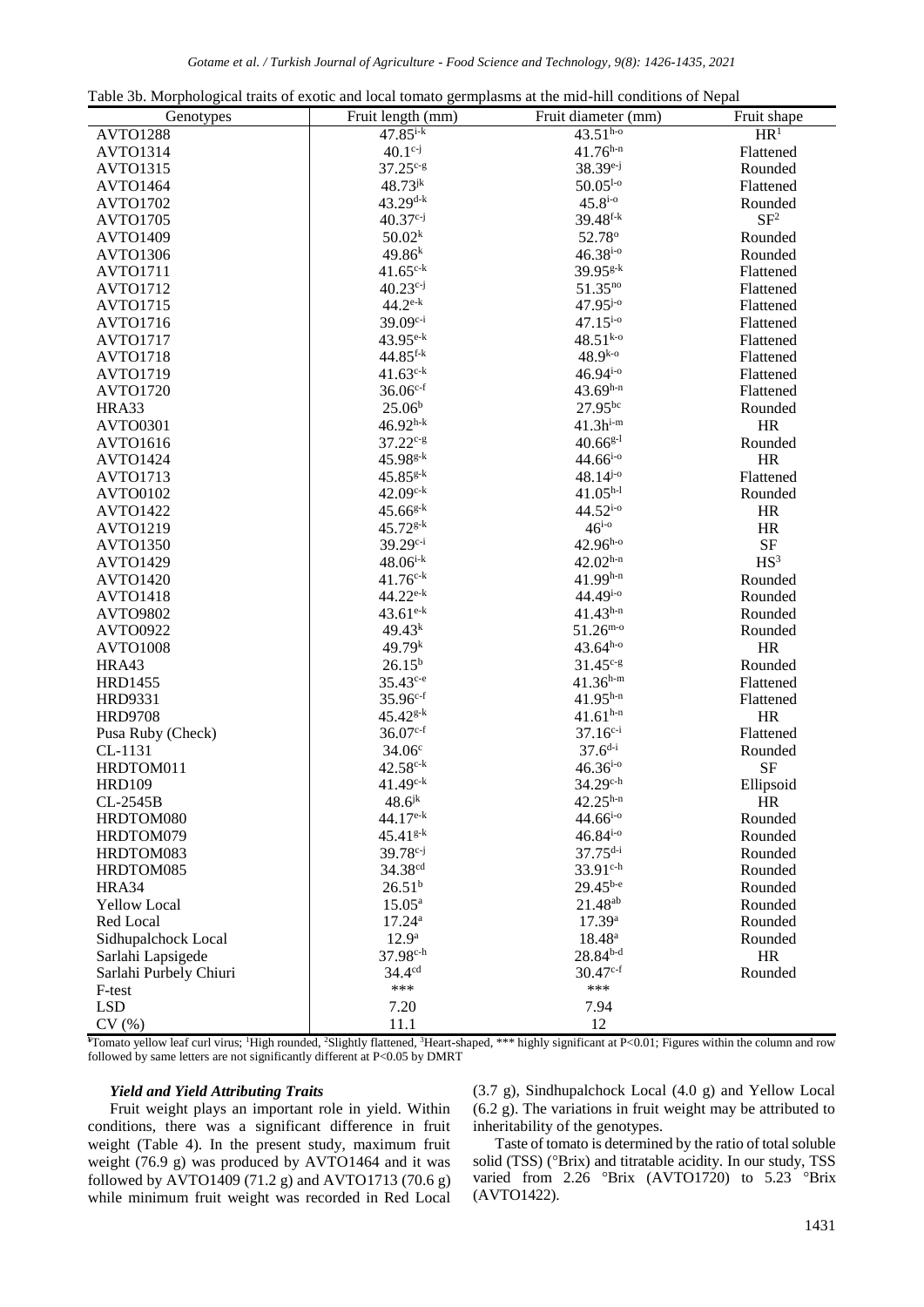|  |  | Table 4. Yield and yield attributing characters of exotic and local tomato germplasms at the mid-hill conditions of Nepal |  |  |  |
|--|--|---------------------------------------------------------------------------------------------------------------------------|--|--|--|
|--|--|---------------------------------------------------------------------------------------------------------------------------|--|--|--|

| Genotypes           | Fruit weight (g)       | $TSS^{\S}$ ( ${}^{\circ}Brix$ ) | Fruit no/plot $(4.5 \text{ m}^2)$ | Fruit yield $(g/4.5 \text{ m}^2)$ | Yield $mt$ ha <sup>-1</sup> |
|---------------------|------------------------|---------------------------------|-----------------------------------|-----------------------------------|-----------------------------|
| <b>AVTO1288</b>     | $54^{i-r}$             | $4.5^{e-j}$                     | 86 <sup>a</sup>                   | $1642^{ab}$                       | $3.65^{ab}$                 |
| <b>AVTO1314</b>     | 45.95 <sup>g-p</sup>   | $3.5^{a-i}$                     | 108 <sup>a</sup>                  | 2782 <sup>a-e</sup>               | $6.18^{a-e}$                |
| <b>AVTO1315</b>     | $54.24$ <sup>i-r</sup> | $4.533^{e-j}$                   | 133 <sup>a</sup>                  | $2669$ <sub>a-e</sub>             | $5.93^{a-e}$                |
| <b>AVTO1464</b>     | $76.94^s$              | $4.533^{e-j}$                   | 77 <sup>a</sup>                   | $3120^{a-e}$                      | $6.93^{a-e}$                |
| <b>AVTO1702</b>     | 43.84g-0               | $4.133^{b-j}$                   | 127 <sup>a</sup>                  | $2762^{a-e}$                      | $6.14^{a-e}$                |
| <b>AVTO1705</b>     | 46.89 <sup>g-p</sup>   | $2.967$ <sup>a-d</sup>          | 187 <sup>a</sup>                  | 3735 <sup>a-f</sup>               | $8.30^{a-f}$                |
| <b>AVTO1409</b>     | 71.2 <sup>rs</sup>     | $3.533^{a-i}$                   | 146 <sup>a</sup>                  | $4306^{a-f}$                      | $9.57^{a-f}$                |
| <b>AVTO1306</b>     | $60.26^{1-s}$          | $4^{b-j}$                       | 132 <sup>a</sup>                  | 3642 <sup>a-e</sup>               | $8.09^{a-e}$                |
| <b>AVTO1711</b>     | $52.06^{h-r}$          | $4.733^{h-j}$                   | 119 <sup>a</sup>                  | 3647 <sup>a-e</sup>               | $8.10^{a-e}$                |
| <b>AVTO1712</b>     | $64.31o-s$             | $3.233^{a-g}$                   | 132 <sup>a</sup>                  | 3880 <sup>a-f</sup>               | $8.62^{a-f}$                |
| <b>AVTO1715</b>     | $61.38^{m-s}$          | $3.567a-i$                      | 73 <sup>a</sup>                   | $2222^{a-c}$                      | $4.94^{a-c}$                |
| AVTO1716            | $66.56^{p-s}$          | $3.367a-i$                      | 69 <sup>a</sup>                   | $2004^{ab}$                       | $4.45^{ab}$                 |
| <b>AVTO1717</b>     | $58.46^{k-s}$          | 2.7 <sup>ab</sup>               | 156 <sup>a</sup>                  | 5832 <sup>b-g</sup>               | $12.96^{b-g}$               |
| <b>AVTO1718</b>     | $63.89^{n-s}$          | $3.3^{a-i}$                     | 164 <sup>a</sup>                  | $4255^{a-f}$                      | $9.46^{a-f}$                |
| <b>AVTO1719</b>     | 49.94 <sup>g-q</sup>   | $2.767^{ab}$                    | 102 <sup>a</sup>                  | $2454^{a-d}$                      | $5.45^{a-d}$                |
| <b>AVTO1720</b>     | $49.75^{g-q}$          | $2.267$ <sup>a</sup>            | 61 <sup>a</sup>                   | 1827ab                            | 4.06 <sup>ab</sup>          |
| HRA33               | $13.67$ abc            | $3.8^{b-j}$                     | 1308 <sup>c-e</sup>               | 11898h                            | 26.44 <sup>h</sup>          |
| <b>AVTO0301</b>     | $58.68$ <sup>k-s</sup> | $3.9b-j$                        | 118 <sup>a</sup>                  | $2145^{a-c}$                      | $4.77^{a-c}$                |
| AVTO1616            | $41.56$ <sup>f-m</sup> | $3.4^{a-i}$                     | 40 <sup>a</sup>                   | $668$ <sup>a</sup>                | 1.48 <sup>a</sup>           |
| <b>AVTO1424</b>     | $57.09^{j-s}$          | $3.233^{a-g}$                   | 85 <sup>a</sup>                   | 1806 <sup>ab</sup>                | $4.01^{ab}$                 |
| <b>AVTO1713</b>     | 70.65 <sup>qrs</sup>   | $3.8^{b-j}$                     | $82^{\mathrm{a}}$                 | 3031 <sup>a-e</sup>               | $6.74^{a-e}$                |
| <b>AVTO0102</b>     | $44.97g-o$             | $4.6^{f-j}$                     | 105 <sup>a</sup>                  | $1470$ <sup>ab</sup>              | $3.27^{ab}$                 |
| <b>AVTO1422</b>     | $57.48^{j-s}$          | $5.233^{j}$                     | 92 <sup>a</sup>                   | $2437^{a-d}$                      | $5.41^{a-d}$                |
| <b>AVTO1219</b>     | $60.78$ <sup>1-s</sup> | $3.25^{a-g}$                    | 128 <sup>a</sup>                  | $5260^{a-g}$                      | $11.69^{a-g}$               |
| <b>AVTO1350</b>     | $42.87$ <sup>f-n</sup> | $3.567a-i$                      | $579$ <sup>a-d</sup>              | $3896^{a-f}$                      | $8.66^{a-f}$                |
| <b>AVTO1429</b>     | $55.48$ <sup>i-r</sup> | $2.8^{a-c}$                     | 269 <sup>a</sup>                  | 7288 <sup>e-g</sup>               | $16.19^{e-g}$               |
| <b>AVTO1420</b>     | 46.57 <sup>g-p</sup>   | $3.167^{a-f}$                   | 89 <sup>a</sup>                   | $2033^{a-c}$                      | $4.52^{a-c}$                |
| <b>AVTO1418</b>     | $49.91g-q$             | $3.133^{a-f}$                   | 171 <sup>a</sup>                  | 3357 <sup>a-e</sup>               | $7.46^{a-e}$                |
| <b>AVTO9802</b>     | 49.92 <sup>g-q</sup>   | $4.667^{g-j}$                   | 136 <sup>a</sup>                  | $2744^{a-e}$                      | $6.10^{a-e}$                |
| <b>AVTO0922</b>     | 57.97 <sup>j-s</sup>   | $3.067$ <sup>a-e</sup>          | 197 <sup>a</sup>                  | 5324 <sup>a-g</sup>               | $11.83^{a-g}$               |
| AVTO1008            | 48.99 <sup>g-p</sup>   | $4.767$ <sup>ij</sup>           | 152 <sup>a</sup>                  | 3343 <sup>a-e</sup>               | $7.43^{a-e}$                |
| HRA43               | $16.89$ <sup>a-d</sup> | $4.3^{d-j}$                     | 3299g                             | 17837 <sup>i</sup>                | $39.64^{\mathrm{i}}$        |
| <b>HRD1455</b>      | $46.22$ g-p            | $3.1^{a-e}$                     | $822^{a-d}$                       | $9451$ <sup>gh</sup>              | $21.01$ gh                  |
| <b>HRD9331</b>      | $39.96^{f-1}$          | $3.433^{a-i}$                   | $526$ <sup>abc</sup>              | $7112^{d-g}$                      | $15.81^{d-g}$               |
| <b>HRD9708</b>      | 47.75 <sup>gp</sup>    | $4b^{c-j}$                      | 116 <sup>a</sup>                  | $1951^{ab}$                       | 4.34 <sup>ab</sup>          |
| Pusa Ruby (Check)   | $38.62$ <sup>f-k</sup> | $4.667g^{-j}$                   | 121 <sup>a</sup>                  | 1342 <sup>ab</sup>                | 2.98 <sup>ab</sup>          |
| CL-1131             | $31.88c$ -h            | $3.533^{a-i}$                   | 408 <sup>ab</sup>                 | 3480 <sup>a-e</sup>               | $7.73^{a-e}$                |
| HRDTOM011           | $53.76$ <sup>i-r</sup> | $3.7a-i$                        | 122 <sup>a</sup>                  | 3078 <sup>a-e</sup>               | $6.84^{a-e}$                |
| <b>HRD109</b>       | $30.66^{c-g}$          | $3.9b-j$                        | $1188^{b-e}$                      | 9586 <sup>gh</sup>                | $21.30^{gh}$                |
| CL-2545B            | 50.93g-r               | $4.433^{d-j}$                   | 137 <sup>a</sup>                  | 3202 <sup>a-e</sup>               | $7.126^{a-e}$               |
| HRDTOM080           | $53.48$ <sub>i-r</sub> | $3.6^{a-i}$                     | 270.3a                            | $7014^{d-g}$                      | $15.59^{d-g}$               |
| HRDTOM079           | 50.31 g-q              | $3.367a - i$                    | $255^{\mathrm{a}}$                | 6749 <sup>c-g</sup>               | $15.00^{c-g}$               |
| HRDTOM083           | $35.45^{d-i}$          | $4.267^{c-j}$                   | 106 <sup>a</sup>                  | $2167^{a-c}$                      | $4.82^{a-c}$                |
| HRDTOM085           | $37.24^{e-j}$          | $3.267^{a-h}$                   | 296 <sup>a</sup>                  | $3653^{a-e}$                      | $8.12^{a-e}$                |
| HRA34               | $15.58^{a-c}$          | $3.467a-i$                      | 1691 <sup>ef</sup>                | 8251f-h                           | $18.34^{f-h}$               |
| <b>Yellow Local</b> | $6.22^{ab}$            | $3.6^{a-i}$                     | $915^{a-e}$                       | $2470^{a-d}$                      | $5.49^{a-d}$                |
| Red Local           | 3.71 <sup>a</sup>      | $3a-d$                          | $2230$ f                          | 4757 <sup>a-f</sup>               | $10.57^{a-f}$               |
| Sidhupalchock Local | 4.04 <sup>a</sup>      | $3.6^{a-i}$                     | $1425$ <sup>de</sup>              | $4018^{a-f}$                      | $8.93^{a-f}$                |
| Sarlahi Lapsigede   | $18.72^{a-e}$          | $4.033^{b-j}$                   | 204 <sup>a</sup>                  | $2130^{a-c}$                      | $4.73^{a-c}$                |
| Sarlahi Purbely     |                        |                                 |                                   |                                   |                             |
| Chiuri              | $23.77^{b-f}$          | $4b-j$                          | 238 <sup>a</sup>                  | $2233^{a-c}$                      | $4.96^{a-c}$                |
| F-test              | ***                    | ***                             | ***                               | ***                               | ***                         |
| <b>LSD</b>          | 16.82                  | 1.16                            | 751.3                             | 3750.6                            | 8.33                        |
| CV(%)               | 22.8                   | 19.4                            | 117.1                             | 55.7                              | 55.7                        |

**§**Total soluble solid, \*\*\* highly significant at P<0.01; ns, non-significant at P>0.05; Figures within the column and row followed by same letters are not significantly different at P<0.05 by DMRT.

The highest yield  $(39.63 \text{ mt ha}^{-1})$  was produced by the genotype HRA43 and it was followed by HRA33 (26.40 mt ha<sup>-1</sup>). Among the WorldVeg lines, AVTO1429 produced the highest yield  $(16.21 \text{ mt} \text{ ha}^{-1})$ , followed by AVTO1717  $(12.95 \text{ mt ha}^{-1})$ , AVTO0922  $(11.83 \text{ mt ha}^{-1})$  and AVTO1219 (11.68 mt ha-1 ). The yield was found to be low in most of the

WorldVeg lines which could be due to the heavy rainfall during the vegetative growth and fruiting period (Table 2). The check variety 'Pusa Ruby' produced fruit yield 2.98 mt ha<sup>-1</sup> while most of the AVTO lines produced yield ranged from 1.48 to 16.19 mt ha<sup>-1</sup>. Yield, a complex character, is governed by many factors such as genotype, environment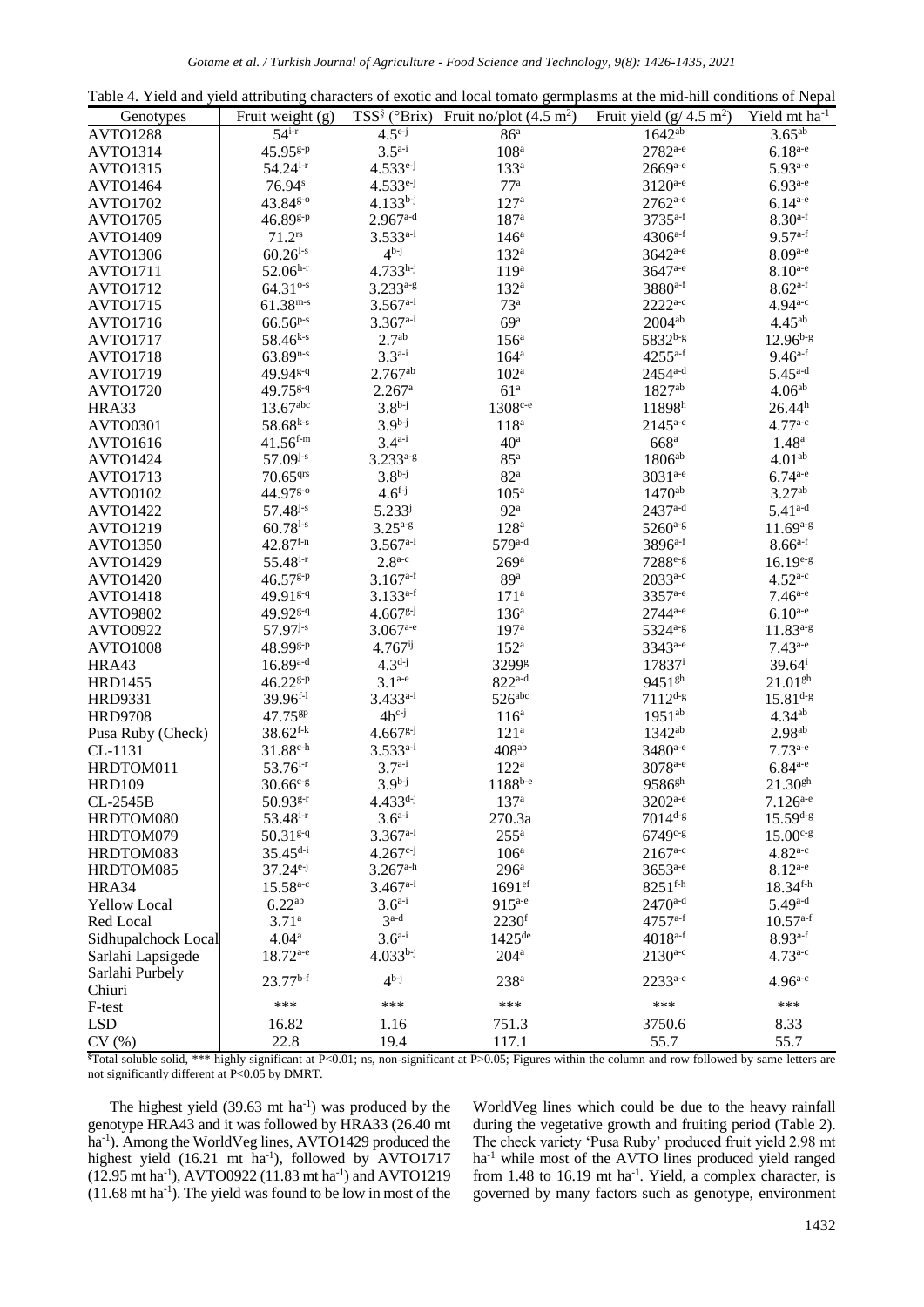and management. Yield in each genotype is a result of the cumulative effect of different yield attributing characters. The poor yield of tomato in open field conditions was due to adverse weather which was un-predicted heavy rainfall during the flowering and fruiting period (April- May) (Table 2). The adverse weather condition was mostly associated with disease development. Even in such adverse open field conditions, three lines received from WorldVeg (AVTO1429, AVTO1717 and AVTO1219) were found to be promising in the mid-hill condition of Nepal due to higher yield and medium disease resistant (Table 2).

#### *Cluster Analysis*

Clustering observations Un-weighted paired group method with arithmetic mean (UPGMA) clustering divided 50 lines of tomato into five clusters in more than 80% similarity level (Figure 1).

Cluster-1 was the largest cluster comprised of 40 genotypes followed by cluster-2 and cluster 3 comprised of 3 genotypes. Cluster 4 and cluster 5 comprised of 2 lines (Table 5). Cluster 4 comprised of 2 genotypes showed the highest fruit yield  $(25.10 \text{ mt ha}^{-1})$  and the highest number of fruits per plot  $(1978 \text{ per } 4.5 \text{ m}^2 \text{ area})$  (Table 5). Genotypes from this cluster could further be evaluated and used for future tomato breeding program. According to dendrogram Cluster 3 consisted of 3 genotypes (HRA33, Sidhupalchock Local and HRA34) and cluster 4 consisted up 2 genotypes (HRD109 and Yellow Local) could be useful genotypes due to their resistant to the virus, higher potential yield and highest plant vigour to develop high yielding genotypes for mid-hill conditions of Nepal.



SL, Sarlahi Lapsigade; SPC, Sarlahi Purbeli Chaiuri; Red, Red Local; Yellow, Yellow Local; Sindhuck Local, Sindhupalchock Local

Figure 1. Cluster analysis of tomato genotypes based on morphological traits \*C1, Cluster 1; C2, Cluster 2; C3, Cluster 3; C4, Cluster 4; C5, Cluster 5

#### *Correlation Analysis*

The Pearson's correlation analysis between 10 quantitative traits showed that there was a positive correlation between growth habit and number of fruits per plot and yield per ha ( $r = 0.58$  and  $r = 0.53$  respectively). A highly significant positive correlation was observed between fruit weight (g) with fruit length, fruit diameter ( $r = 0.94$ ) but there was a negative correlation with fruit weight and the number of fruits per plot  $(r = -0.76)$  (Table 6).

Tomato genotypes behaved differently in morphological and physiological parameters (Rawal et al., 2017; Panthee and Gotame, 2020). The results of this study indicated significant differences among genotypic response towards growth and days to 50% flowering, virus infection, yield and yield attributing parameters which is in agreement with the findings of previous research reported by Shrestha and Sah (2014), and Gotame et al. (2021). Moreover, heavy rains and humid conditions result in poor flower development and low fruit set in tomato (Sato et al., 2000), which could be the reason for the low yield in our study. Wide variation has been observed in tomato yield among genotypes (Devkota et al., 2018). They found that yield variation from  $54.39$  to  $80.83$  mt ha<sup>-1</sup> among 13 hybrids evaluated in the same field conditions at an altitude of 1350 m (mid-hills) of Nepal. Chapagain et al. (2014) reported tomato yield ranging from 71.4 to 105.8 mt ha-1 among six genotypes at an altitude of 1640 m (mid-hills) under plastic house conditions. In our open field study, the highest yield was produced by HRA43 (39.63 mt ha<sup>-1</sup>) which was higher than the national average of the country (18.01 mt ha-1 ) and comparable with world productivity (35.90 mt ha-1 ). Generally, tomato yield increases two times under plastic house as compared to open field condition in mid-hills of Nepal. This suggests that yield is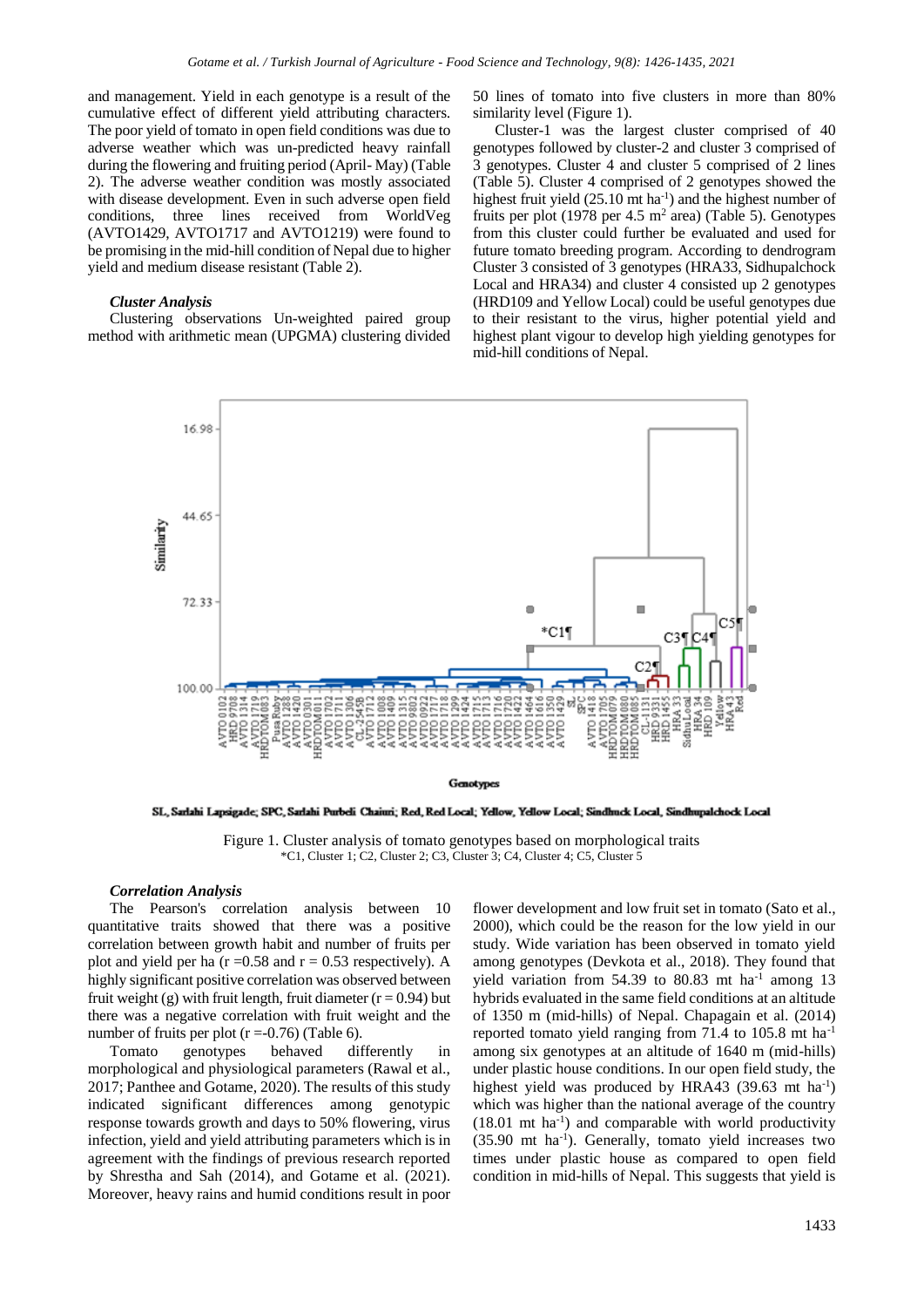not only a genetic factor, it is also governed by the environment (Bhurtyal et al., 2007; Devkota et al., 2018).

Chapagain et al. (2020a) studied in tomatoes for fruit yield and yield contributing traits and were grouped into one cluster having taller plants with higher marketable fruits per plant, fruit set percentage, flowers per inflorescence, marketable fruits and fruit yield per plant. Tomato genotypes with semi-determinate to indeterminate growth habit with medium sized fruits performed better in yield and quality attributes (Chapagain et al., 2020b). It has been reported that the highest marketable fruit yield of 34.0 and  $32.0$  mt ha<sup>-1</sup> was recorded in genotype AVTO9802 in 2018 and 2019, respectively with the mean yield of 32.9 mt ha<sup>-1</sup>. In contrary to their report, the yield of AVTO lines in our study was low which was due to heavy rainfall and disease problem.

Chapagain et al. (2020a) found that the highest positive effect of marketable fruit per plant (r=0.99) on fruit yield per plant. Correlation analysis revealed that plant height, fruit weight and diameter were positively associated with fruit yield (Reddy et al., 2013; Chapagain et al., 2020a). Chapagain et al. (2020a) reported that fruit diameter showed positive and significant correlation with average fruit weight (0.983). It was also found that there was strong positive correlation between fruit number per inflorescence and marketable fruit per plant. Bojarian et al. (2019) carried out path analysis and found that number of fruits per line and single fruit weight had the highest positive direct effect on yield.

A positive correlation of growth habit and plant vigour with the number of fruits per plot and fruit yield were observed in our study indicates the growth attributes are interlinked to maintain a higher and sustainable yield. Genotypes with indeterminate growth habit may have the ability to take up nutrients and water in amounts sufficient for the plant's growth and development, resulting in better vigour and yield as compared to determinant and semideterminate tomato. Similarly, fruit weight was highly and strongly correlated with fruit length and diameter. Balcha et al. (2015) found that fruit yield per hectare and fruit weight per plant was significantly and positively correlated. Fruit weight per plant was highly significantly and positively correlated with fruit yield per hectare. Reddy et al. (2013) also found that fruit yield per plant was positively and significantly correlated with number of fruits per plant and fruit width.

Table 5. Number of genotypes in each cluster and range of observations for morphological traits

| Traits                                     | Cluster 1 | Cluster 2 | Cluster 3 | Cluster 4 | Cluster 5 |
|--------------------------------------------|-----------|-----------|-----------|-----------|-----------|
| Number of genotypes                        | 40        |           |           |           | 2         |
| Growth habit                               | 1.5       | 2.7       |           | 3         | 3         |
| Days to 50% flowering                      | 33        | 29        | 28        | 34        | 35        |
| Plant vigour (1-5 scale)                   | 3.1       | 4.2       | 4.3       | 4.4       | 4.3       |
| Fruit length (mm)                          | 43.1      | 35.1      | 21.4      | 21.7      | 28.3      |
| Fruit diameter (mm)                        | 43.4      | 25.3      | 24.4      | 40.3      | 27.9      |
| Fruit weight $(g)$                         | 51.816    | 39.353    | 11.10     | 10.30     | 18.440    |
| Total soluble solid (°Brix)                | 3.74      | 3.36      | 3.62      | 3.65      | 3.75      |
| Number of fruits./plot $(4.5 \text{ m}^2)$ | 134       | 411       | 1226      | 1978      | 727       |
| TLCMV <sup>4</sup> (%)                     | 38.1      | 16.7      | 13.33     | 0.0       | 11.7      |
| Fruit yield (kg/plot) $(4.5 \text{ m}^2)$  | 3.312     | 6.7       | 8.1       | 11.3      | 6.1       |
| Yield ( $mt$ ha <sup>-1</sup> )            | 7.8       | 14.8      | 17.9      | 25.1      | 13.4      |

Growth habit, 1 = Determinate; 2= Semi-Determinate, and 3= Indeterminate, **¥**Tomato leaf curl mosaic virus.

| Table 6. Correlation analysis of morphological traits of tomato genotypes evaluated at the mid-hill condition of Nepal |                |                                                   |          |                          |                       |  |
|------------------------------------------------------------------------------------------------------------------------|----------------|---------------------------------------------------|----------|--------------------------|-----------------------|--|
| Traits                                                                                                                 | Growth habit   | Days to 50% flowering Plant vigour Fruit weight g |          |                          | Fruit length          |  |
| Days to 50% flowering                                                                                                  | 0.093          |                                                   |          |                          |                       |  |
| Plant vigour                                                                                                           | 0.451          | 0.082                                             |          |                          |                       |  |
| Fruit weight $(g)$                                                                                                     | $-0.423$       | 0.137                                             | $-0.421$ |                          |                       |  |
| Fruit length (mm)                                                                                                      | $-0.521$       | 0.201                                             | $-0.506$ | 0.864                    |                       |  |
| Fruit diameter (mm)                                                                                                    | $-0.396$       | 0.14                                              | $-0.376$ | 0.94                     | 0.869                 |  |
| Fruit number/plot                                                                                                      | 0.581          | $-0.094$                                          | 0.567    | $-0.757$                 | $-0.779$              |  |
| $TYLCV4$ infection score                                                                                               | 0.517          | 0.221                                             | $-0.537$ | 0.229                    | 0.412                 |  |
| $TSS^{\S}$ ( $\Phi$ Fix)                                                                                               | $-0.203$       | 0.188                                             | $-0.243$ | $-0.001$                 | 0.149                 |  |
| Yield ( $mt$ ha <sup>-1</sup> )                                                                                        | 0.532          | 0.025                                             | 0.493    | $-0.31$                  | $-0.278$              |  |
| Traits                                                                                                                 | Fruit diameter | Fruit number per plot                             |          | $TYLCV4$ infection score | $TSS^{\S}$ ( $Brix$ ) |  |
| Days to 50% flowering                                                                                                  |                |                                                   |          |                          |                       |  |
| Plant vigour                                                                                                           |                |                                                   |          |                          |                       |  |
| Fruit weight $(g)$                                                                                                     |                |                                                   |          |                          |                       |  |
| Fruit length (mm)                                                                                                      |                |                                                   |          |                          |                       |  |
| Fruit diameter (mm)                                                                                                    |                |                                                   |          |                          |                       |  |
| Fruit number/plot                                                                                                      | $-0.737$       |                                                   |          |                          |                       |  |
| TYLCV <sup>¥</sup> infection score                                                                                     | 0.233          | $-0.549$                                          |          |                          |                       |  |
| $TSS\S$ ( $Brix$ )                                                                                                     | $-0.076$       | $-0.062$                                          |          | 0.183                    |                       |  |
| Yield ( $mt$ ha <sup>-1</sup> )                                                                                        | $-0.229$       | 0.683                                             |          | $-0.492$                 | $-0.083$              |  |

**¥**Tomato yellow leaf curl virus; §Total soluble solid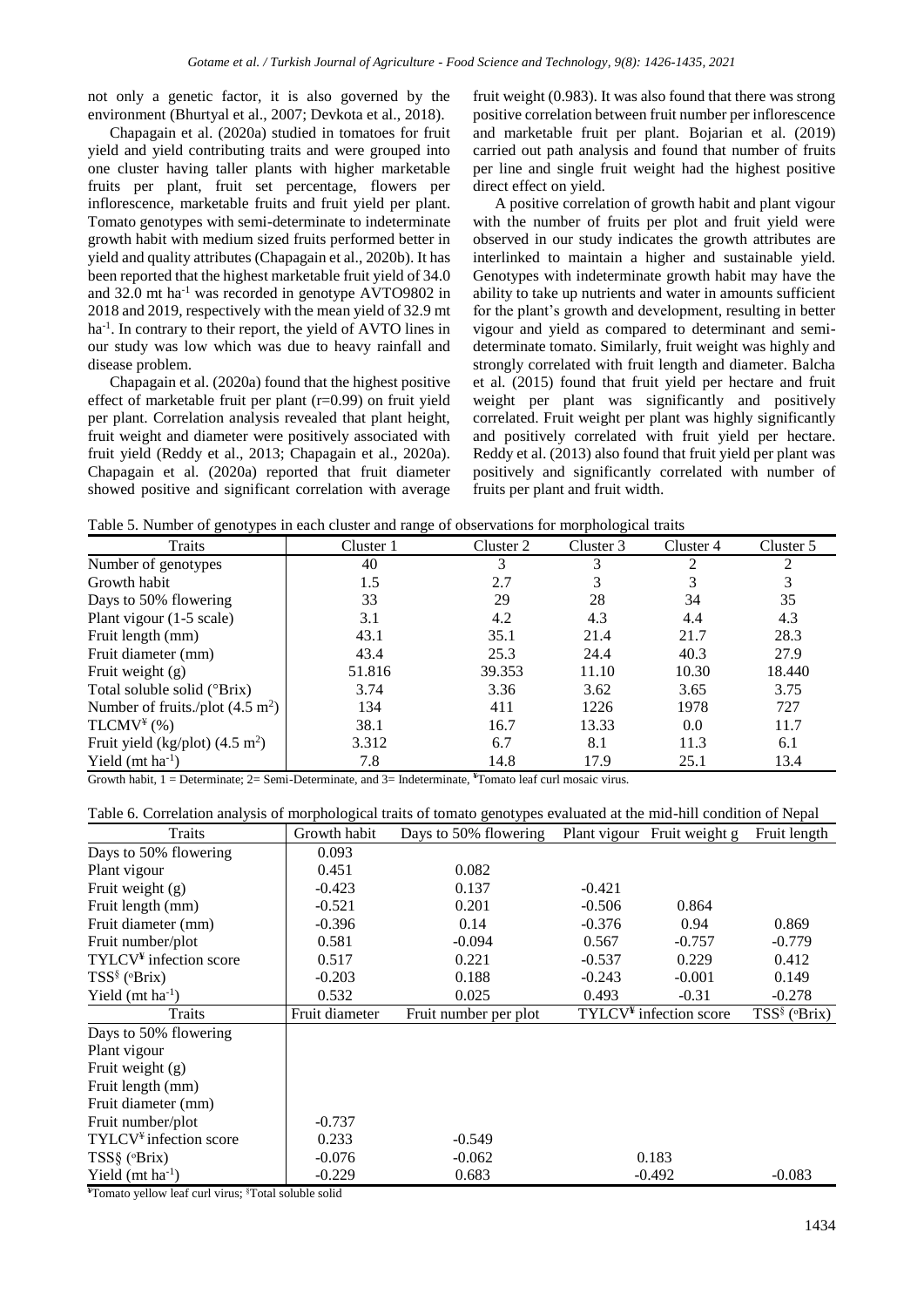#### **Conclusion**

Among the 50 evaluated genotypes, high yielding lines  $HRA43 (39.63 mt ha<sup>-1</sup>)$  and  $HRA33 (26.43 mt ha<sup>-1</sup>)$  could be the most potential varieties for an open field of the midhill of Nepal. As this study was carried out in open field in OP lines, yield is above average level as compared to other OP cultivars. Three lines received from WorldVeg were also found to be promising. These lines produced higher yield and showed disease resistant as compared to check variety Pusa Ruby in open field conditions. These lines were AVTO1429, AVTO1717 and AVTO1219. Genotypes HRA43, Red Local and Sindhupalchock Local could be used in future tomato breeding program due to their resistant to TYLCV. These landraces could be selected for further evaluation in the farmers' field and considered as important genetic resources to develop tomato varieties resistant to the virus at the mid-hill's region of the country. This study showed high agromorphological diversity among exotic and local landraces. We provide varietal options to farmers to produce tomato in mid-hill conditions of Nepal.

## **Authors Contribution**

T.P. Gotame designed the experiment, wrote the draft and finalized the manuscript, I.P. Gautam designed, executed the experiment and finalized the initial draft, D. Ghimire involved in the field layout, genotype evaluation, data collection and analysis, and S.L. Shrestha executed the experiment and finalized the initial draft of the manuscript.

## **Conflict of Interest**

The authors declare no conflicts of interest.

## **Acknowledgement**

Acknowledgement goes to World Vegetable Centre, Taiwan for supplying the promising tomato germplasm/lines; AFACI, RDA, Korea for financial and technical support. Mr Krishna Hari Ghimire and Dr Mahendra Tripathi are highly acknowledged for helping the data analysis.

## **References**

- Balcha K, Belew D, Nego J. 2015. Evaluation of tomato (Lycopersicon esculentum Mill.) varieties for seed yield and yield components under Jimma Condition, South Western Ethiopia. Journal of Agronomy, 14(4): 292-297. doi: 10.3923/ja.2015.292.297
- Bhattarai SP, Subedi PP. 1996. Assessment of tomato varieties for heat and bacterial wilt tolerant in low hills during 1992- 93. LARC working paper No. 96/36. Lumle Agriculture Research Center, Kaski, Nepal.
- Bhurtyal PR, Shakya SM, Dhakal DD, Upreti G. 2007. Evaluation of heat-tolerant tomato (Solanum lycopersicon) genotypes during summer in Chitwan, Nepal. IAAS Res. Advances, 2: 47-51.
- Bojarian M, Asadi-Gharneh HA, Golabadi, M. 2019. Factor analysis, stepwise regression and path coefficient analyses of yield, yield-associated traits, and fruit quality in tomato. International Journal of Vegetable Science, 25: 542-553. doi:10.1080/19315260.2018.1551260
- Budhathoki K, Pradan NG, Regmi HN, Bhurtayal PR. 2004. Evaluation of tomato cultivar for off-season production under the polyhouse and open field condition. Proceeding of the Fourth National Workshop on Horticulture, March 2-4, 2004. Nepal Agricultural Research Council, National Agriculture Research Institute and Horticulture Research Division, Khumaltar, Lalitpur, pp: 413-418.
- Chapagain TR, Shrestha AK, Sharma MD, Tripathi KM, Srivastva A. 2020a. Evaluation and characterization of tomato (Solanum lycopersicum L.) genotypes using path coefficient, GGE biplot and cluster analyses under natural heat stress. International Journal of Horticulture, 10(6): 1-10. doi: 10.5376/ijh.2020.10.0006)
- Chapagain T, Shrestha AK, Sharma MD, Mishra Tripathi K, Srivastva A. 2020b. Growth, yield and biochemical characteristics of tomato (Solanum lycopersicum L.) genotypes under seasonal heat stress. Asian J. Agric. Hortic. Res., 6(2): 22-29. doi: 10.9734/AJAHR/2020/v6i230069.
- Chapagain TR, Tiwari DN, Adhikari RC, Shrestha MB. 2014. Physicochemical properties and yield of tomato varieties under plastic house condition. Nepal J. Sci. Tech., 15(2): 17- 22. doi.org/10.3126/njst.v15i2.12106.
- Devkota S, Shrestha SL, Dhakal DD, Shakya SM, Pandey J. 2018. Evaluation of tomato hybrids for yield attributes under Khumaltar condition. J. Inst. Agric. Ani. Sci., 35: 191-196.
- FAO, 2019. Food and Agriculture Organization of the United Nations. FAOSTAT. http://www.fao.org/faostat/en/No. of data/QC. [Retrieved on December 25, 2020].
- Gotame TP, Gautam IP, Shrestha SL, Pradhan NG. 2019. A field guide for vegetable germplasm testing and variety registration/release. Nepal Agricultural Research Council (NARC), National Agriculture Research Institute (NARI), Horticulture Research Division (HRD) Khumaltar, Lalitpur. NARC publication serial No. 00669-683 (2019/20).
- Gotame TP, Shrestha SL, Poudel S, Shrestha J. 2021. Growth and yield performance of different open-pollinated tomato genotypes in the Terai region of Nepal. J. Agric. Nat. Res., 4(1): 256-264. doi: https://doi.org/10.3126/janr.v4i1.33280.
- Gurung S, Adhikari P, Giri K, Gotame TP, Shrestha SL. 2020. Growth and yield performance of hybrid tomato (Solanum lycopercicum L.) lines at Parwanipur, Bara, Nepal. J. Agric. Natu. Res., 3(1): 180-189. doi: https://doi.org/10.3126/ janr.v3i1.27166.
- Hanson P, Lin L, Luther GC, Tsai W, Srinivasan R, Chen C, Lin C, Sheu Z, Lu S. 2013. Procedures for tomato variety field trials. AVRDC Publication No. 11-751. http://203.64. 245.61/fulltext\_pdf/FLYER/2011-2015/f0194.pdf and http:// avrdc.org/?page\_id=227 [Retrieved on August 20, 2019].
- IPGRI, 1996. Descriptors for tomato (Lycopersicon spp.). International Plant Genetic Resource Institute (IPGRI), Rome (Italy). ISBN 10: 92-9043-294-2. https://www. bioversityinternational.org/fileadmin/\_migrated/uploads/tx\_ news/Descriptors\_for\_tomato\_\_Lycopersicon\_spp.\_\_286.pd f. [Retrieved on January 2020].
- MoALD, 2019. Statistical information on Nepalese agriculture. Ministry of Agriculture and Livestock Development, Agri-Business Promotion and Statistics Division, Singh Durbar, Kathmandu, Nepal.
- Panthee D, Gotame TP. 2020. Improving heat stress tolerance in tomato. CAB Reviews, 15(060): 1-14. doi: 10.1079/PAVSN NR202015060.
- Paudel KB, Gautam IP, Regmi HN, Chaudhary JN, Upadhaya KP, Dauwadi P, Pokharel D, Khatri B. 2004. Evaluation of tomato (Lycopersicum esculentum L.) genotypes in the farmer's field for the rainy season in the western hills of Nepal. Proceeding of the Fourth National Workshop on Horticulture, March 2-4, 2004. Nepal Agricultural Research Council, National Agriculture Research Institute and Horticulture Research Division, Khumaltar, Lalitpur, Pp: 422-426.